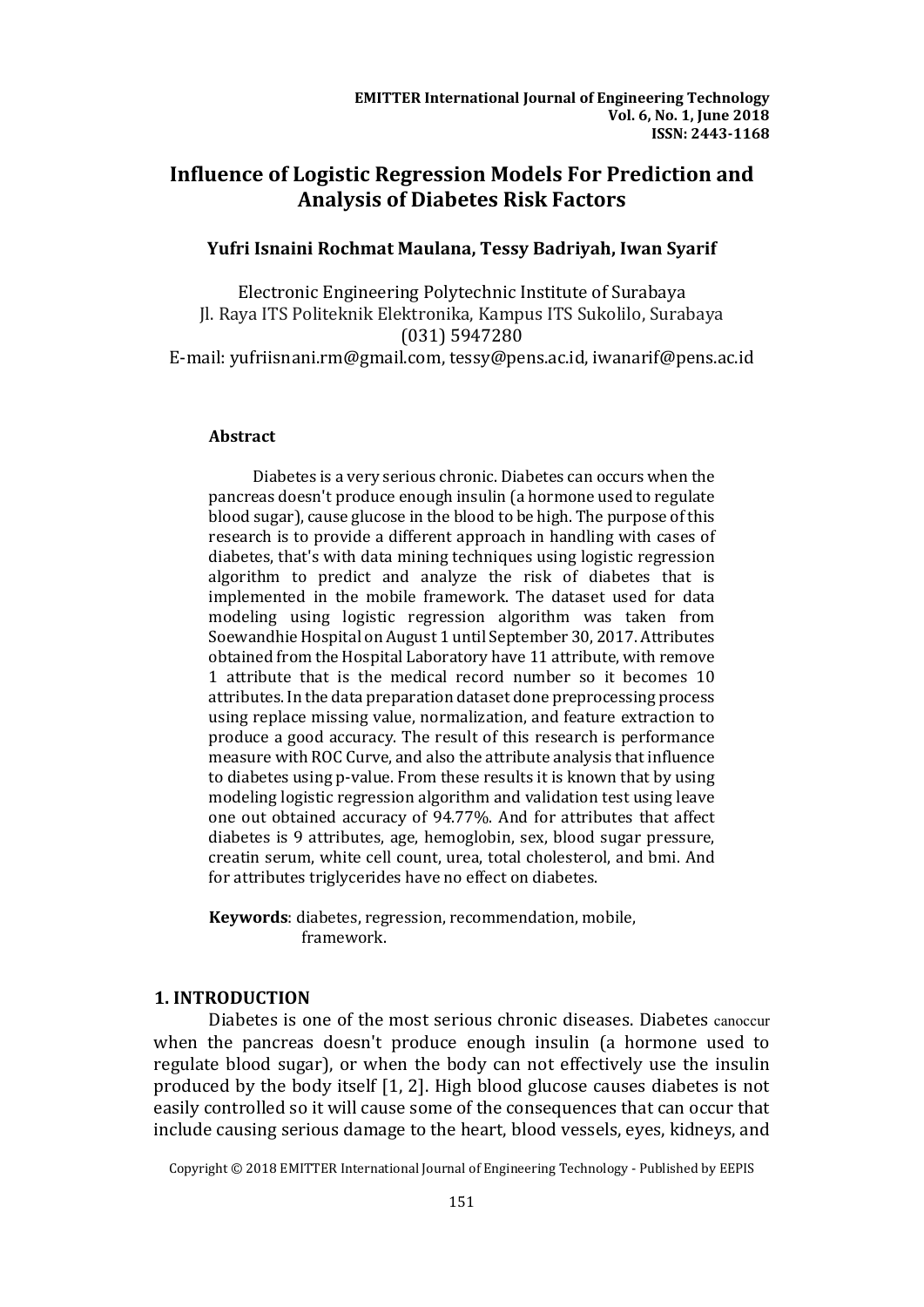neurological disorders. Diabetes is a major cause of some diseases that attack the body, and can cause death [3, 4, 5].

In 2013, The World Health Organization (WHO) noted that diabetes accounts for 1.3 million deaths (2.4% of all deaths). And the latest report from WHO in 2016 there are more than 400 million people living with diabetes. The World Health Organization (WHO) estimates, more than 387 million people worldwide suffer from diabetes which is likely to double by 2030 [6, 7, 8, 9].

Diabetes is even referred to as a global epidemic that strikes low and middle income countries. A global comparison conducted by WHO found that the rate of increase of diabetics observed in the Southeast Asian Region and the Eastern Mediterranean Region was the highest [10, 11]. The load of diabetes does not only occur in the health sector, but also in social and economic sectors. In Indonesia Country, the percentage of adults with diabetes reached 8.5 percent or 1 in 11 adults who suffered from this disease. But the facts found in the field, 1 among 2 people with diabetes is still undiagnosed and not yet realize that he has diabetes.

Most cases of diabetes are type 2 diabetics whose 90% cause is due to lifestyle patterns that tend to be less physical activity, unhealthy and unbalanced diet and tobacco consumption (smoking) [12]. Therefore, the control of diabetes risk with preventive and promotive aspects in an integrated and comprehensive manner.

## **2. RELATED WORKS**

In the preparation of this research, researchers are somewhat inspired and have been referenced by some of the previous studies relating to the background of the problem in this research.

Some pre-built frameworks are able to deal with several diseases such as control the health of children with problems limited ability, especially with special conditions, such as infants, sick children, and children with limited ability to move and thinking [13], then a framework for managing daily diet recommendations and exercise recommendations that can be done to keep of the health of the sufferer [9, 14].

There is also a semantic-based web-based framework to provide information needed by patients, such as finding information about food and exercise what is good for him [9, 15, 16]. By utilizing iOT technology some researchers also implement a framework that can control the diet and exercise with a device used by the user [17, 18, 19, 20].

## **3. ORIGINALITY**

Diabetes is one of the most serious chronic diseases. Diabetes can occur either when the pancreas does not produce enough insulin or when the body can not effectively use the insulin produced by the body itself [1, 2]. From this background this research is expected to provide a new approach in diabetes problems. The approach is to create a system by taking the data mining modeling results using Logistic Regression algorithm. If previous research many use classification algorithm such as SVM until Decission Tree in solving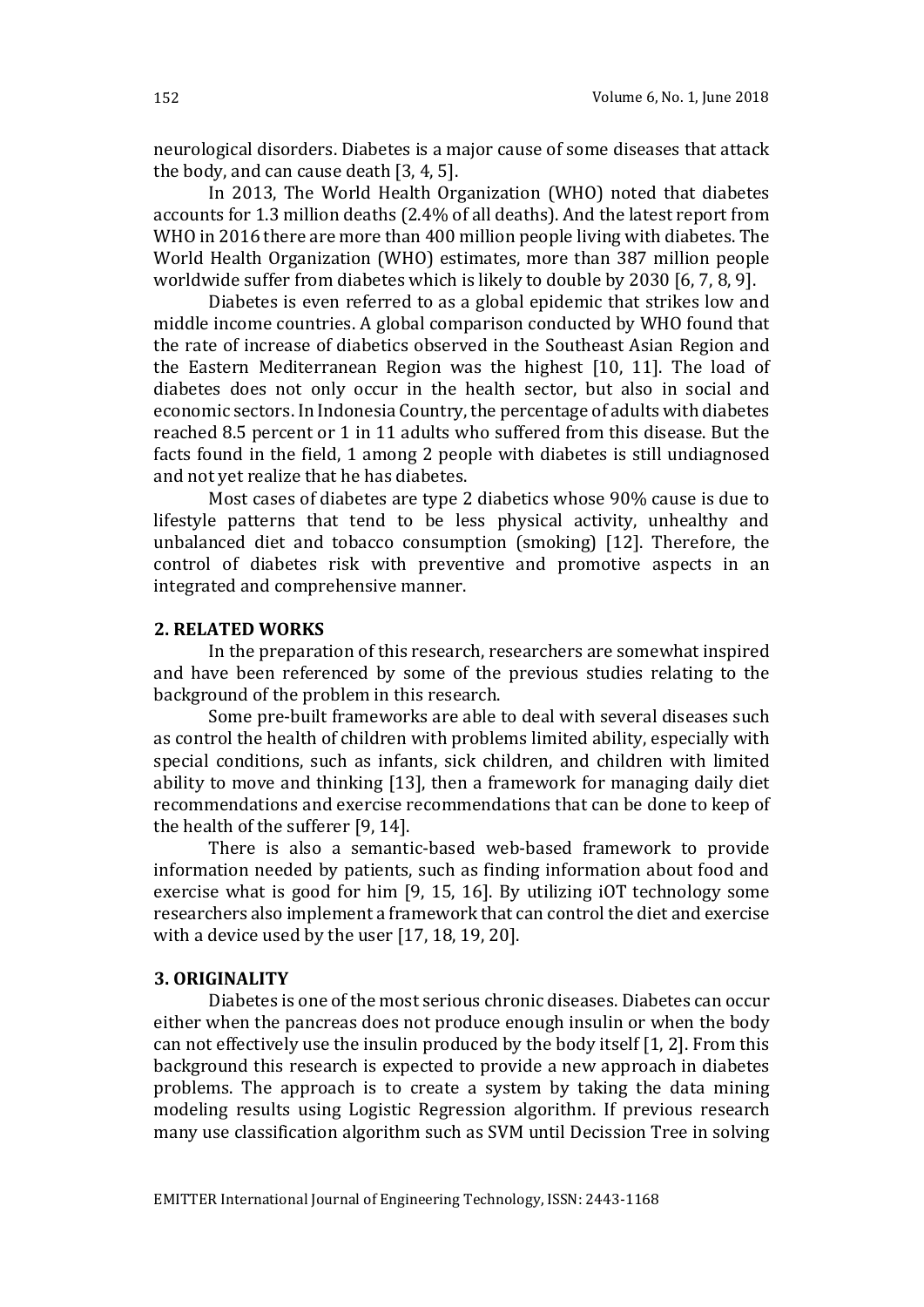problems related to diabetes, then in this research using Logistic Regression algorithm with consideration to know the chances of someone having diabetes and attribute factors that influence. And in previous studies related to diabetes, most of the sampling data used is not real data taken directly from the Hospital, or Clinic. So in this research data used for data modeling is real data taken from Soewandhie Hospital Surabaya City, with attributes obtained from the hospital such as, medical record number, age, gender  $(L / P)$ , body mass index (BMI), hemoglobin (gr / dl), white cell count (10  $\land$  3 / ul), sugar pressure blood (mg / dl), serum creatin (mg / dl), urea (mg / dl), total cholesterol (gr / dl), triglycerides (gr / dl).

Stages of data mining techniques used in this research are Data Collection, Data Preprocessing which includes Replace Missing Value, Normalization, and Feature Extraction, Algorithms used are Logistic Regression, and Data Validation using Leave One Out Validation. The result of the data mining is prediction and analysis of diabetes disease in the form of performance measure covering accuracy, f - measure, precision, recall, accuracy error (RMSE), and any attribute analysis that is very influential to diabetes.

From result of modeling, will be able to provide preventive and selfcontrol against diabetes. For provide prevention, in this research with give recommendation. There is two recommendation, that is food recommendation and exercise recommendation. While a person can control health life and control blood glucose pressure for diabetics.

### **4. SYSTEM DESIGN**

This research uses system design concept from data mining, where the process stages are Data Collection, Data Preprocessing, Data Mining, Validation Testing, and Classification Result as shown in Figure 1.



**Figure 1.** Design System

EMITTER International Journal of Engineering Technology, ISSN: 2443-1168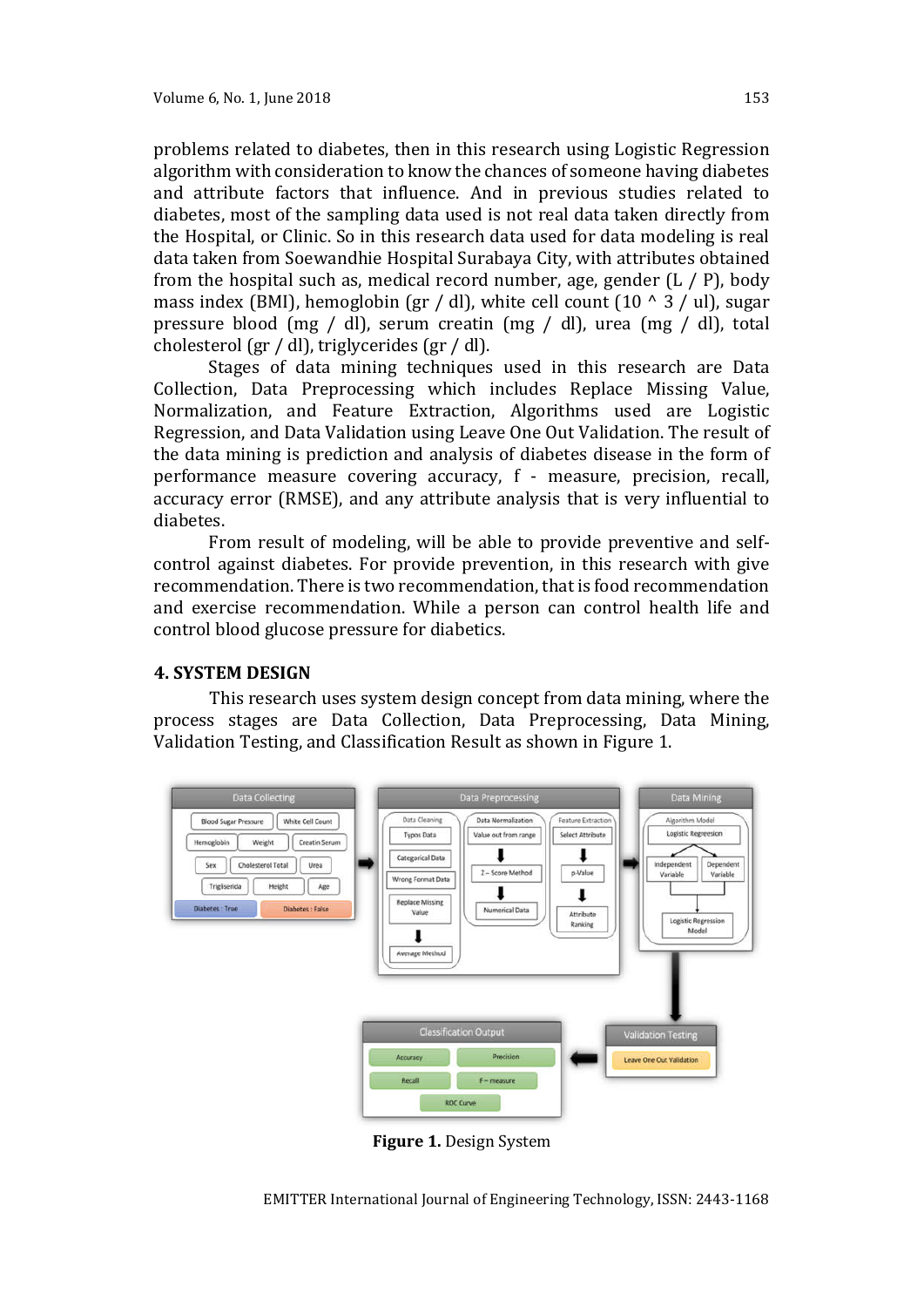## **4.1. Data Description**

Data retrieval in this research was conducted at Soewandhie Hospital in Surabaya City. The data taken are in the form of patient administrative data and laboratory data of patient in period of August 1 - September 30, 2017. Specifically, the data needed in the research are diabetic data and non diabetics data. Descriptions of both data are as follows :

- Amount of data there is 1550 data
- Amount of class there is 2 class :
	- 1. True (Diabetes) = 596 data
	- 2. False (Non-Diabetes) = 954 data
- Amount of attribute of data there is 11 :
	- 1. Medical Record Number
	- 2. Age
	- 3. Sex (M / F)
	- 4. BMI (Body Mass Index)
	- 5. Hemoglobin (gr/dl)
	- 6. White Cell Count (10^3/ul)
	- 7. Blood Glucose Pressure (mg/dl)
	- 8. Creatin Serum (mg/dl)
	- 9. Urea (mg/dl)
	- 10. Cholesterol Total (gr/dl)
	- 11. Trigliserida (gr/dl)

Due to attribute of Medical Record Number is not required, it can be directly removed and become 10 attributes.

- Amount of missing value in each attribuet :
	- 1. Age =  $0.12\%$
	- 2. Sex  $(M / F)$  = lengkap
	- 3. BMI (Body Mass index) =  $50,45\%$
	- 4. Hemoglobin =  $6.45\%$
	- 5. White Cell Count =  $6.45\%$
	- 6. Blood Glucose Pressure = 6,45%
	- 7. Creatin Serum =  $6.45\%$
	- 8. Urea = 6,45%
	- 9. Cholesterol Total = 6,45%
	- 10. Trigliserida =  $6,45\%$

From the data obtained and already described as above, then the percentage of people who suffered from diabetes is 37.59% and people who do not have diabetes is the rest of the percentage. That is equal to 62,41%. So it can be assumed because the percentage of people suffering from diabetes is above 10%, then the data used is balance (balance data).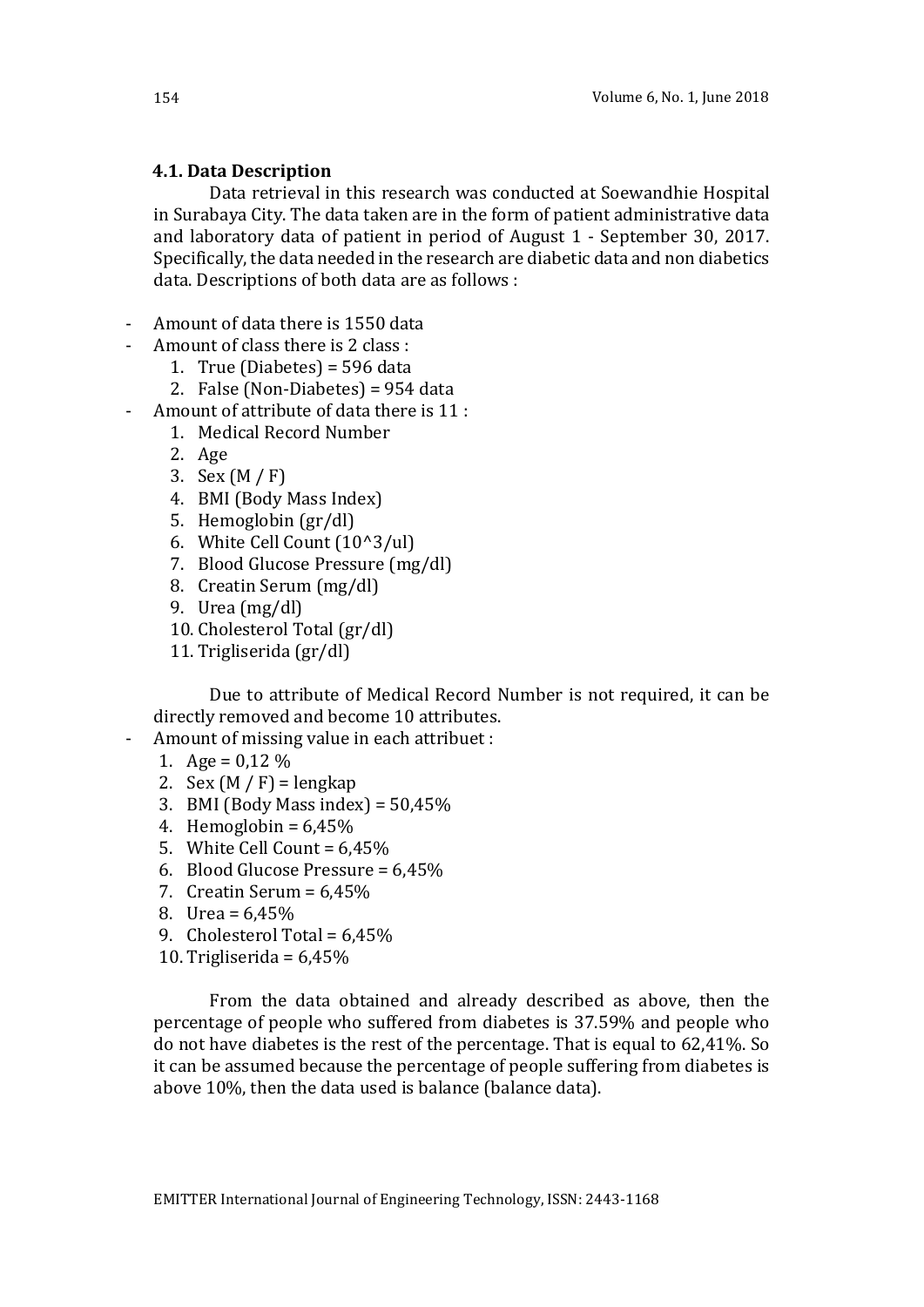### **4.2. Data Preprocessing**

At this preprosessing stage it is aimed at making raw data that already obtained into qualified data. Because this process will be can increase the accuracy and reduce the error rate ratio in the process of data mining.

Methods performed at the preprocessing stage is Replace Missing Value, Normalization, and Feature Extraction. Preprocessing technique is done to handle some cases in raw, including :

- Incomplete, that is data that lacks attribute values or contains only aggregate data (example : BMI = "")
- Noisy, that is data have error and outliers (example : Age  $= -20$ )
- Inconsistent, that is data containing discrepancies in letters and numbers (example : Sex there's  $M / F$ , changed to  $0 / 1$ )

## **4.2.1. Replace Missing Value**

Replace missing value is a process performed if there's a data value that is empty or contains only the aggregate that has been described above. In this research the technique used to replace missing value is Average Method. Where is looking for the average value of the whole data then the average value will be set on the empty value attribute.

The mean or average is a measure of statistically centralized tendencies as well as the median and mode. The average calculation is done by sum of all the data values of a sample group, then divided by the number of samples. So if a group of random samples with the number of samples n, then it can be calculated average of the sample with the following formula :

$$
\overline{x} = \frac{1}{n} (x_1 + x_2 + \dots + x_n)
$$
 (1)

If it is denoted by sigma notation, then the above formula will be as follows :

$$
\overline{x} = \frac{1}{n} \sum_{n=1}^{n} x i
$$
 (2)

Description :

*x* = Average Count

xi = Sample Value

n = Number of Samples

## **4.2.2. Normalization**

Normalization is the process for scaling the attribute values of the data so that it can fall in a certain range. In this research the technique used for normalization is Z - Score. Please note for normalization process in this research is not used in all attributes,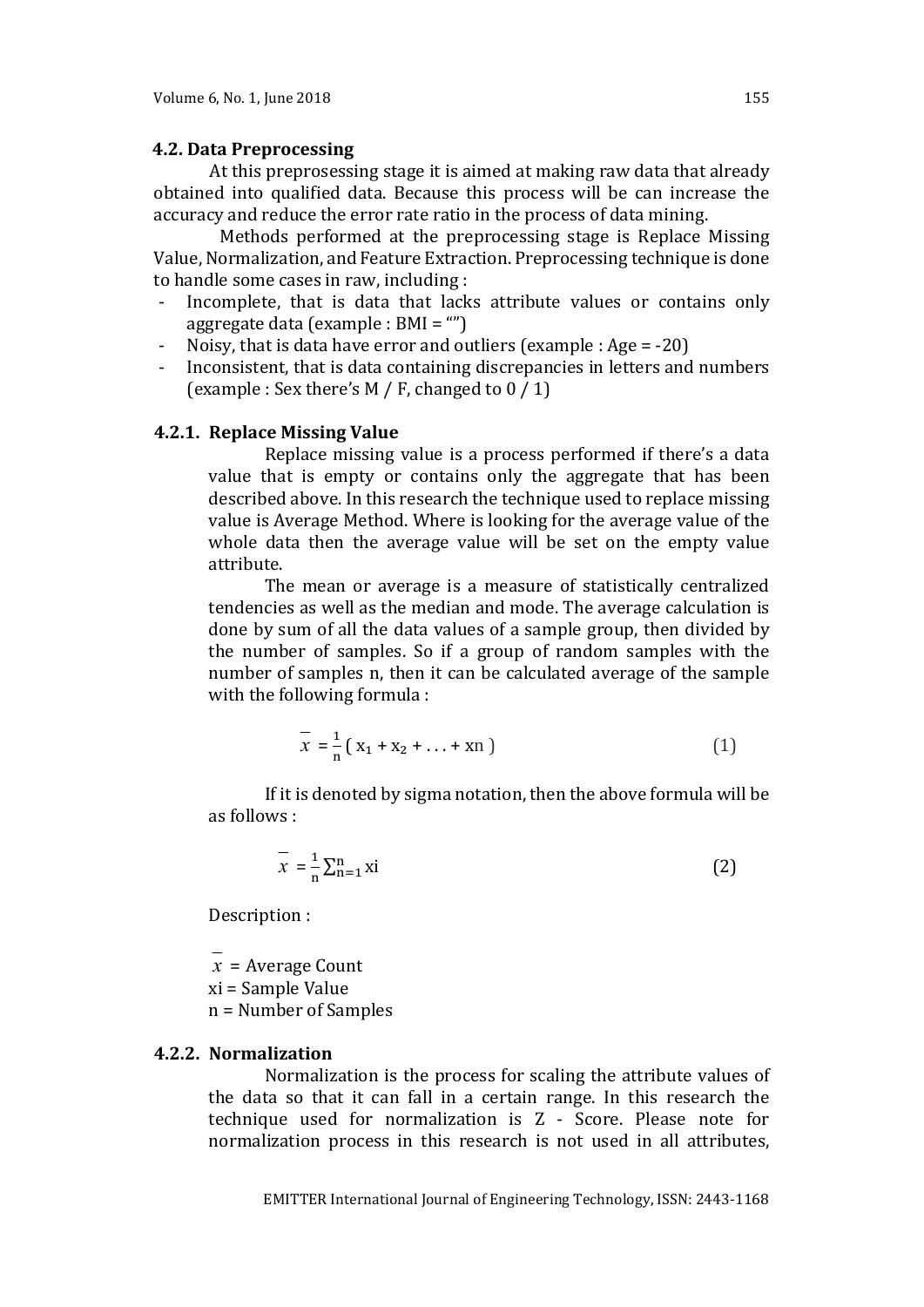because basically this normalization process is done to normalize the scale of the value of attributes that have a range between values far apart. The attributes of normalization techniques are triglycerides and the amount of white blood sugar.

Z - Score is a normalization method that is found based on the mean (mean value) and standard deviation of the data. The Z - Score method is very useful if it does not know the actual and minimum value of the data. To calculate Z - Score is by using the following formula :

$$
Z - Score = \frac{x - x}{s}
$$
 (3)

Description :

X = Value of Subject

*x* = Average Value

s = Standard Deviation

In the normalization stage it is also necessary to calculate the standard deviation of the formula to determine the following variance.

$$
s^{2} = \frac{n \sum_{i=1}^{n} x_{i}^{2} - (\sum_{i=1}^{n} x_{i})^{2}}{n (n-1)}
$$
(4)

The standard deviation formula (standard deviation) of the above variance formula is as follows :

$$
s = \sqrt{\frac{n \sum_{i=1}^{n} x_i^2 - (\sum_{i=1}^{n} x_i)^2}{n (n-1)}} \tag{5}
$$

Description :

 $s^2$  = Varians s = Standard Deviation  $x_i$  = Value of x n = Sample Size

### **4.2.3. Feature Extraction**

This stage is part of the preprocessing stage, in this stage the process of selecting features to determine the effect of features on the class. The purpose of this feature selection process is to improve the classification performance of diabetes by examining the effect of each attribute on the class and also to get the rank of attribute to the classification performed. The method used to perform feature selection is to use p-Value.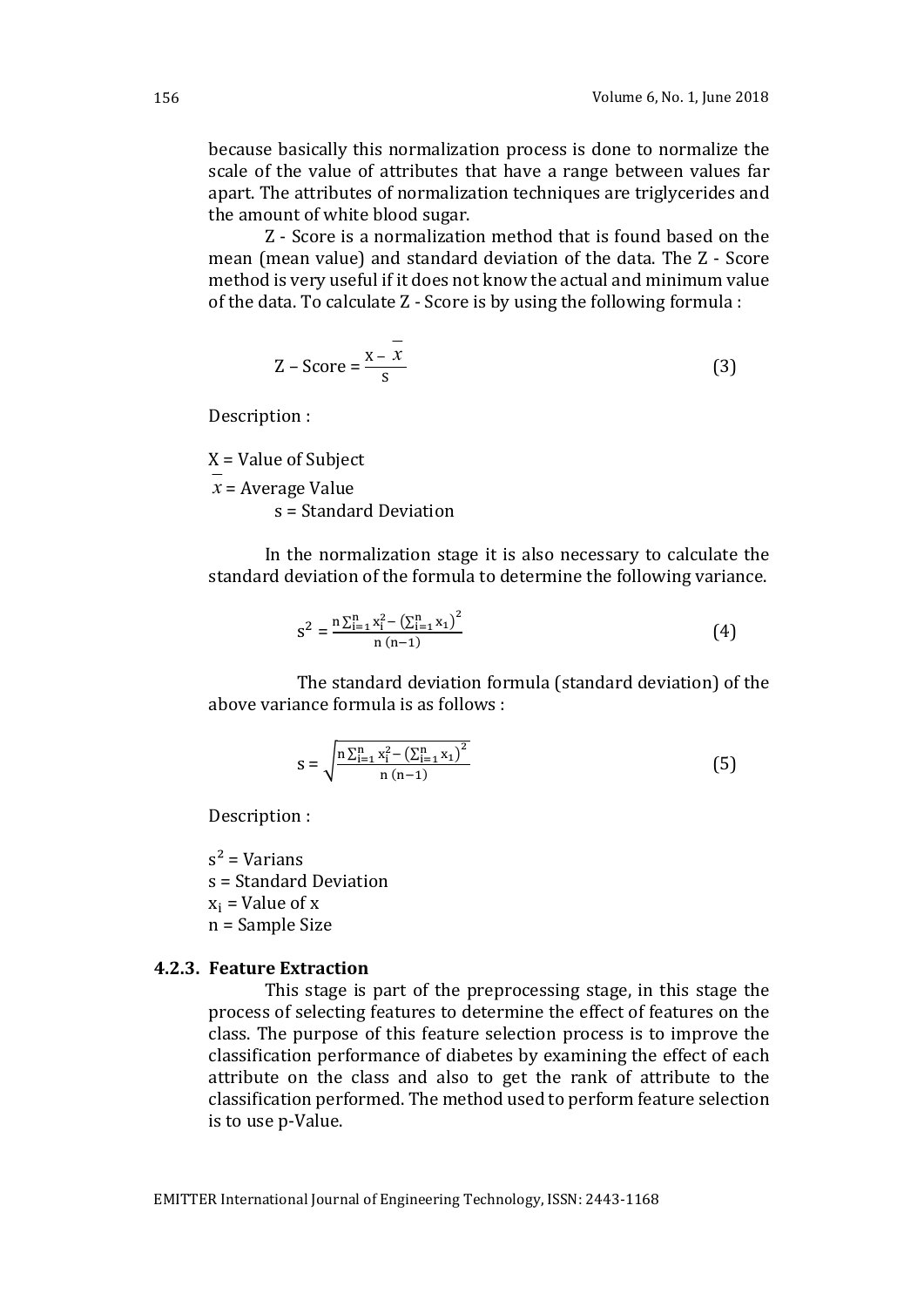P - Value is the smallest probability value of a hypothesis testing so that the observed static value of the test is still meaningful. To determine the selection of features that have an important effect on the class, hypothesis is done by using hypothesis test with  $\alpha$  ( $\alpha$  = 0,05), where:

- If p-Value  $\lt \alpha$ , then Ho accepted (it mean attribute significant effect on class)
- If p-Value  $> \alpha$ , then Ho rejected (it mean attribute not significant effect on class)

Description :

 $\alpha$ : The relationship constant between two variables Ho : Hypothesis Zero

Reffer from hypothesis of determining attributes that directly affect risk of diabetes with  $\alpha$  ( $\alpha$  = 0.05), then obtained p – value is sequence as in table 1 as below.

| Attribute                | P - Value    |
|--------------------------|--------------|
| Sex                      | 0,033        |
| Age                      | 0,027        |
| <b>BMI</b>               | 0,016        |
| Hemoglobin               | 0,001        |
| <b>White Cell Count</b>  | 0            |
| <b>Blood Presure</b>     | 0            |
| <b>Creatin Serum</b>     | $\mathbf{0}$ |
| <b>Cholesterol Total</b> |              |
| Trigliserida             | 0,35         |

**Table 1.** P – Value of Each Attribute

So by looking at the table then the attribute whose p – value < 0,05 in sequence is sex, age, bmi, hemoglobin, white cell count, blood presure, creatin serum, and cholesterol total. While for attibute which value of p – value > 0,05 is triglyceride. So in the process of classification of the class need to use all attributes except triglyceride attribute because the influence is not significant to the class.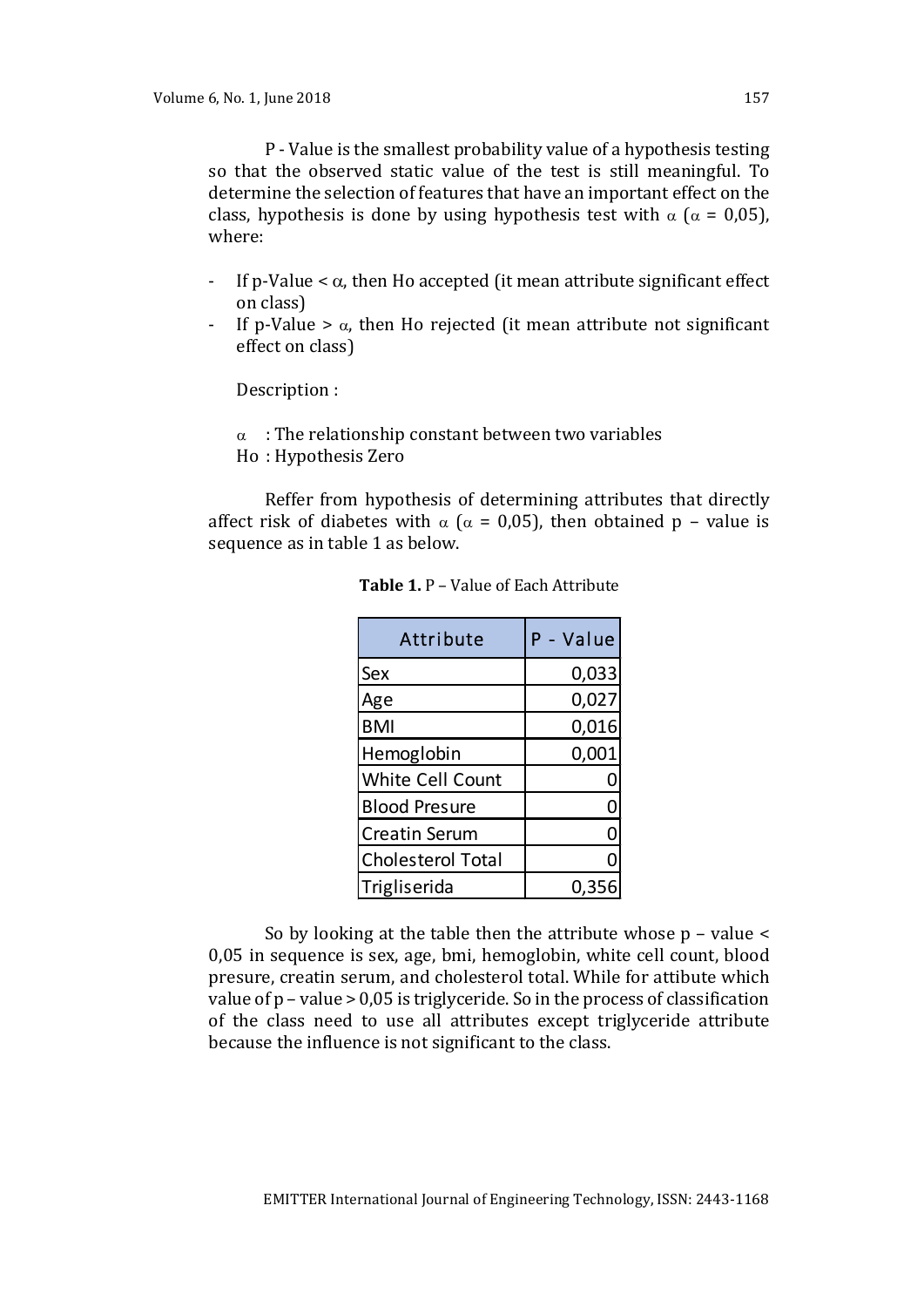#### **4.3.Data Modelling**

Variable / attribute that used for modelling data in this research using data from Dr. Soewandhie Hospital and then in this research using logistic regression algorithm with description as follows :

- Response variable (Y) that's percentage of people at risk of diabetes
- Independent variable (X), that's percentage of sex  $(X_1)$ , percentage of age  $(X_2)$ , percentage of BMI  $(X_3)$ , percentage of hemoglobin  $(X_4)$ , percentage of white cell count  $(X_5)$ , percentage blood glucose  $(X_6)$ , percentage of creatin serum  $(X_7)$ , percentage of urea  $(X_8)$ , percentage of cholesterol total  $(X_9)$ , and percentage of trigliserida  $(X_{10})$

Logistic regression is one model for predicting the relationship between the category response variable with one or more continuous predictor variables or categories [21, 22, 23, 24]. The response variable consists of two categories:  $y = 1$  "success" and  $y = 0$  "fail" [21, 22]. In such circumstances, the variable y follows the Bernoulli distribution for each single observation. The probability function for each observation is given as follows [21, 25].

$$
f(y_i, \pi_i) = \pi_i^y (1 - \pi)^{1 - y_i}; y = 0, 1
$$
 (6)

Description :

- Where if,  $y = 0$ , then  $f(y) = 1 \pi$
- And If y = 1, then  $f(y) = \pi$

And equation for logistic regression function can be written as follows.

$$
\pi(\mathbf{x}) = \frac{\mathbf{e}^{\mathbf{g}(\mathbf{x})}}{1 + \mathbf{e}^{\mathbf{g}(\mathbf{x})}}
$$
(7)

Description :

| $\pi(X)$ | : chance of success with probability value $0 \le \pi(x) \le 1$ |
|----------|-----------------------------------------------------------------|
| g(x)     | : logit equation of logistic regression                         |

From equation as above, so equation of Logistic Regression model as follows.

$$
\pi(x) = \frac{\exp(\beta_0 + \beta_1 X_1 + \dots + \beta_p X_p)}{1 + \exp(\beta_0 + \beta_1 X_1 + \dots + \beta_p X_p)}
$$
(8)

Description :

 $\pi(x)$  : chance of success with probability value  $0 \le \pi(x) \le 1$  $\beta_i$  : parameter value with j = 1, 2, 3, ....., p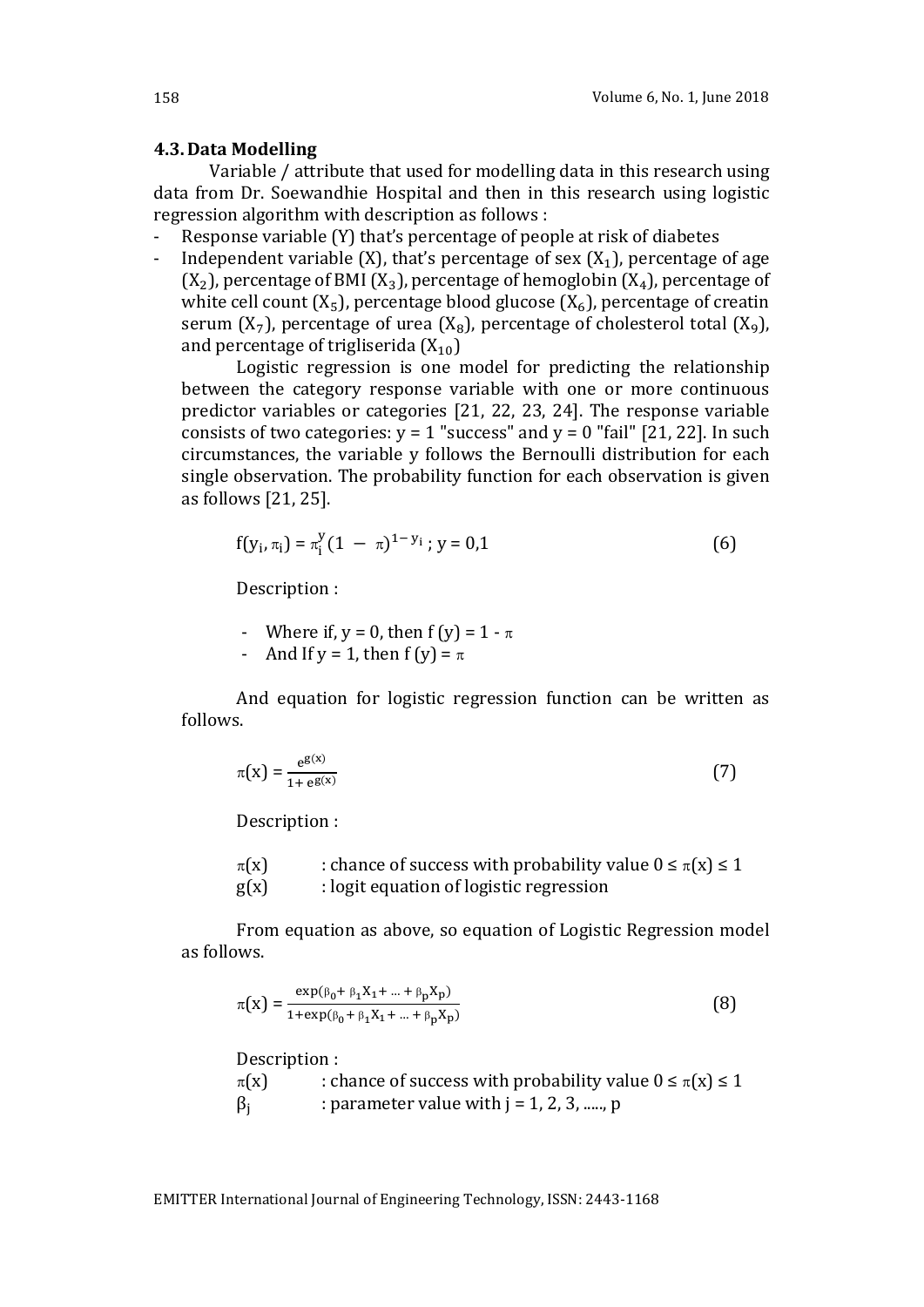exp : exponen function (exponen is the opposite of natural logarithm. While natural logarithm is a logarithmic form but with constant value 2.71828182845904 or commonly rounded to 2.72)

### **4.4.Performance Measure**

Validity test from performance of the algorithm to produce accuracy that is in the form of confusion matrix, precision, recall, and F-measure, where the method formula - the method is as follows :

- Confusion Matrix

True Positive Rate = 
$$
\frac{\text{TP}}{(\text{TP} + \text{FN})}
$$
 (9)

False Positive Rate = 
$$
\frac{FP}{(FP+TN)}
$$
 (10)

$$
Success Rate = \frac{TP + TN}{(TP + TN + FP + FN)}
$$
 (11)

$$
Error Rate = 1 - Success Rate
$$
 (12)

$$
= \text{Precision} = \frac{\text{correct}}{\text{correct} + \text{falsePositive}} \tag{13}
$$

- Recall 
$$
=\frac{\text{correct}}{\text{correct} + \text{falseNegative}}
$$
 (14)

$$
F - measure = \frac{2 \times precision \times recall}{precision + recall}
$$
 (15)

Description :

correct = The number of slots filled correctly falsePositive = Number of filled but incorrect slots falseNegative = Number of unallocated slots

And the error ratio of the predicted result pattern is an error that occurs between the predicted data and the actual data. The error is represented using the mean squared error (MSE), that is the difference of the squares between the predicted value data and the data being observed, while root mean square error (RMSE) is the root of MSE.

## **5. EXPERIMENT AND ANALYSIS**

Experiment in this research will do with two scenario, that's the first for experiment with logistic regression algorithm and the second experiment with compare logistic regression algorithm and support vector machine algorithm.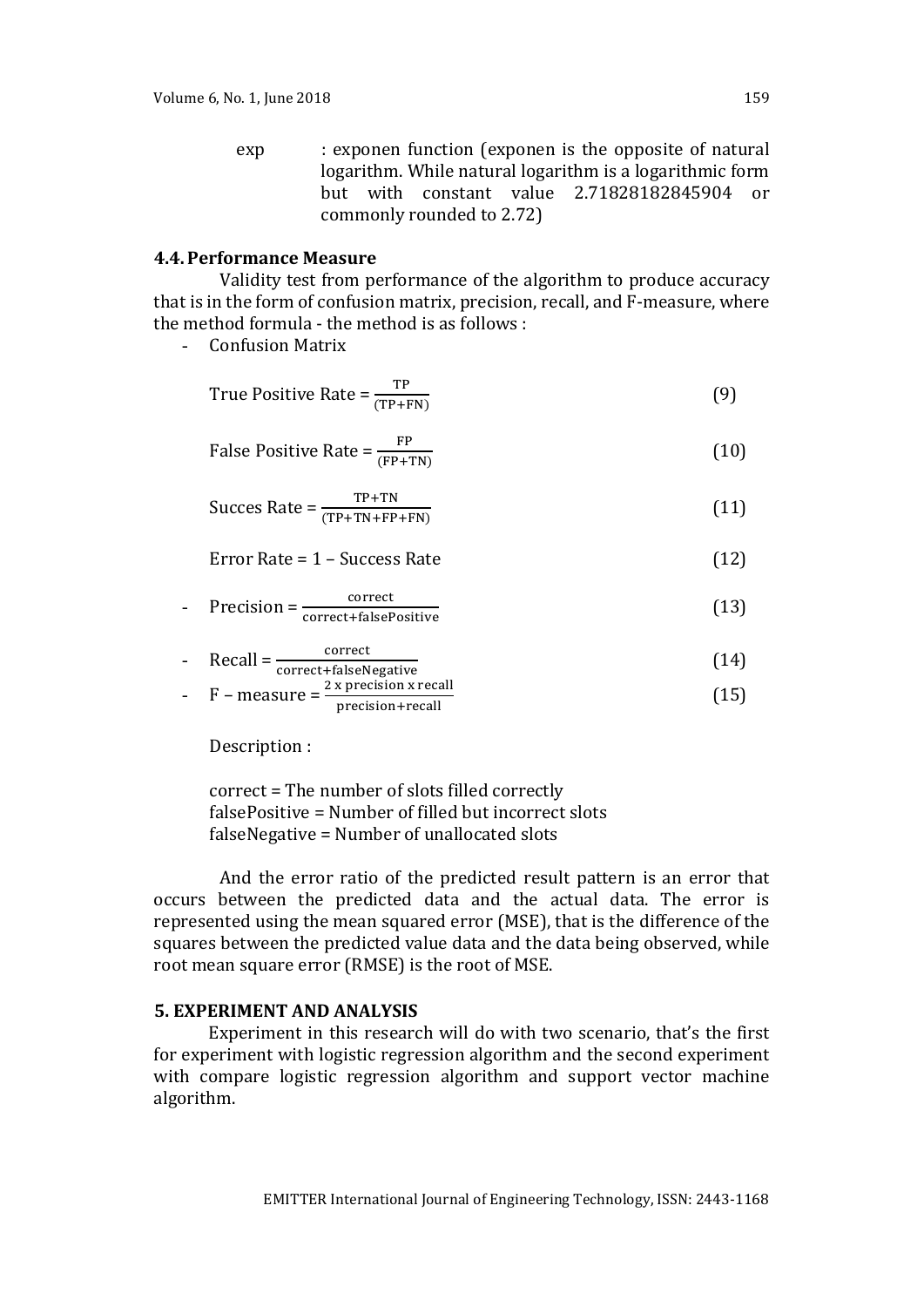

**Figure 3.** Plot Diabetes Patients

Figure 3 shows the plot of diabetics from the dataset already taken. For x - axis selected age attribute, and y - axis selected attributes of blood sugar. Seen that in the age range 35 years and over is age susceptible to diabetes.

## **5.1. Logistic Regreesion Algorithm**

Table 1 shows the overall estimation of the attributes used in this research that can significantly influence the data modeling of diabetes classification.

| <b>Attribute</b>       | <b>Coefficient</b> | <b>Std. Error</b> | z-Value   | p-Value |
|------------------------|--------------------|-------------------|-----------|---------|
| Sex(X1)                | $-0,023$           | 0,279             | $-0,084$  | 0,033   |
| Age $(X2)$             | 0,011              | 0,009             | 1,263     | 0,027   |
| <b>BMI</b> (X3)        | $-0,083$           | 0,034             | $-2,415$  | 0,016   |
| Hemoglobin (X4)        | 0,248              | 0,077             | 3,223     | 0,001   |
| White Cell Count (X5)  | $-0,161$           | 0,043             | $-3,709$  | O       |
| Blood Pressure (X6)    | $-0,057$           | 0,006             | $-10,015$ | 0       |
| Creatin Serum (X7)     | $-2,309$           | 0,614             | $-3,76$   | 0       |
| Urea (X8)              | $-0,096$           | 0,022             | $-4,338$  | 0       |
| Cholesterol Total (X9) | $-0,019$           | 0,004             | $-4,555$  | 0       |
| Trigliserida (X10)     | 0,004              | 0,004             | 0,924     | 0,356   |
| Intercept              | 20,211             | 8,58              | 2,355     | 0.018   |

**Table 1.** Estimation of Attribute Effect with Logistic Regression Modeling

By testing alpha = 0.05 as it has been done in the feature selection process it is obtained almost all attributes have a significant effect on the class. The attributes are  $X_1$ ,  $X_2$ ,  $X_3$ ,  $X_4$ ,  $X_5$ ,  $X_6$ ,  $X_7$ ,  $X_8$ , and  $X_9$ . Then for logit equation is :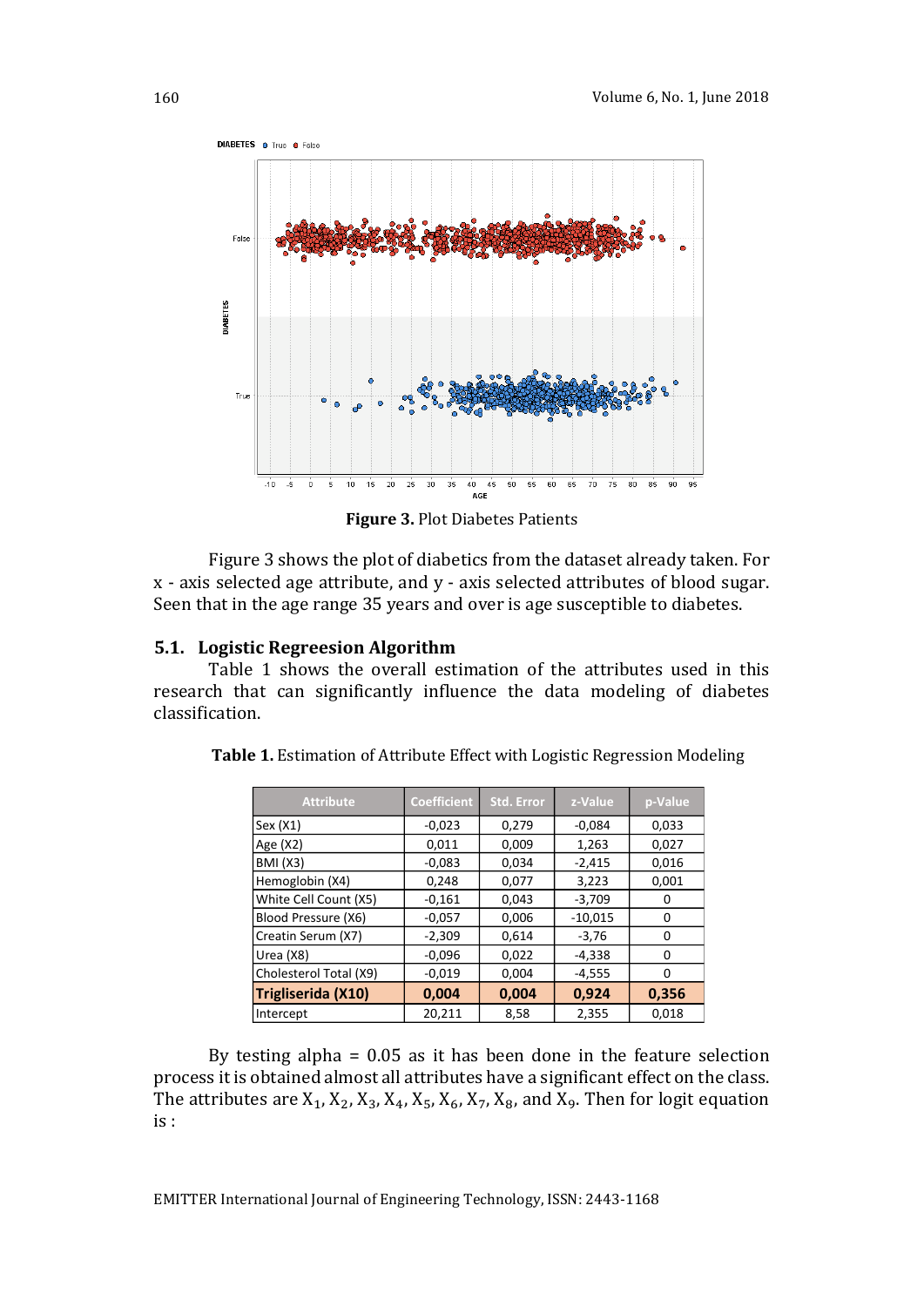$g(x) = \beta_0 + \beta_1 X_{i1} + \beta_2 X_{i2} + ... + \beta_n X_{ip}$ 

$$
g(x) = 20,211 - 0,023X_1 + 0,011X_2 - 0,083X_3 + 0,248X_4 - 0,161X_5 - 0,057X_6 - 2,309X_7 - 0,096X_8 - 0,019X_9
$$

And referring to the formula number 3, then the logistic regression equation model is as follows :

$$
\pi\left(X_{i}\right) = \frac{\exp(20.11 - 0.023X_{1} + 0.011X_{2} - 0.083X_{3} + \dots + 0.019X_{9})}{1 + \exp(20.11 - 0.023X_{1} + 0.011X_{2} - 0.083X_{3} + \dots + 0.019X_{9})}
$$

After get the model from logistic regression, it will obtained chance model for determine risks of diabetes based on 9 variable inside of logistic regression model.

Log(p/1-p) = 20,211 - 0,023X<sub>1</sub> + 0,011X<sub>2</sub> - 0,083X<sub>3</sub> + 0,248X<sub>4</sub> - $0,161X_5 - 0,057X_6 - 2,309X_7 - 0,096X_8 - 0,019X_9$ 

From the chance model as above, it will obtained 4 categories level risks of diabetes, namely:

- $1.$  >= 0.0 healthy category,
- $2.$  >= 0,5 low category,
- $3.$  >= 0,7 average category.
- 4. And = 1 high category

To illustrate how ROC calculations use logistic regression methods, this experiment has 1550 data, where scores on class attributes are predicted attributes and the results are attributes that are monitored. On a discredited score with predictive numbers from 0.0 to 1.0, binary results with 0 and 1 as scores.

From the model that has been established using logistic regression, accuracy testing for Logistic Regression model using Leave One Out Validation. With data proportion between data training 70% and data testing 30%. And here are the results of performance measure shown in table 2. For ROC Curve logistic regression model shown in figure 4.

**Table 2.** Accuracy Use Leave One Out Validation

|             |                  |        | Leave One Out Validation <b>i</b> |       |                 |
|-------------|------------------|--------|-----------------------------------|-------|-----------------|
| <b>RMSE</b> | <b>Precision</b> | Recall | <b>F - Measure ROC Area</b>       |       | <b>Accuracy</b> |
| 0.1837      | 0.949            | 0.948  | 0.947                             | 0.991 | 94.77%          |

Result of the validation test scenario using leave one out validation in this research obtained value of RMSE, precision, recall, f-measure, roc area, and accuracy*.* From table 3, value of RMSE is 0,1837 that show if value of RMSE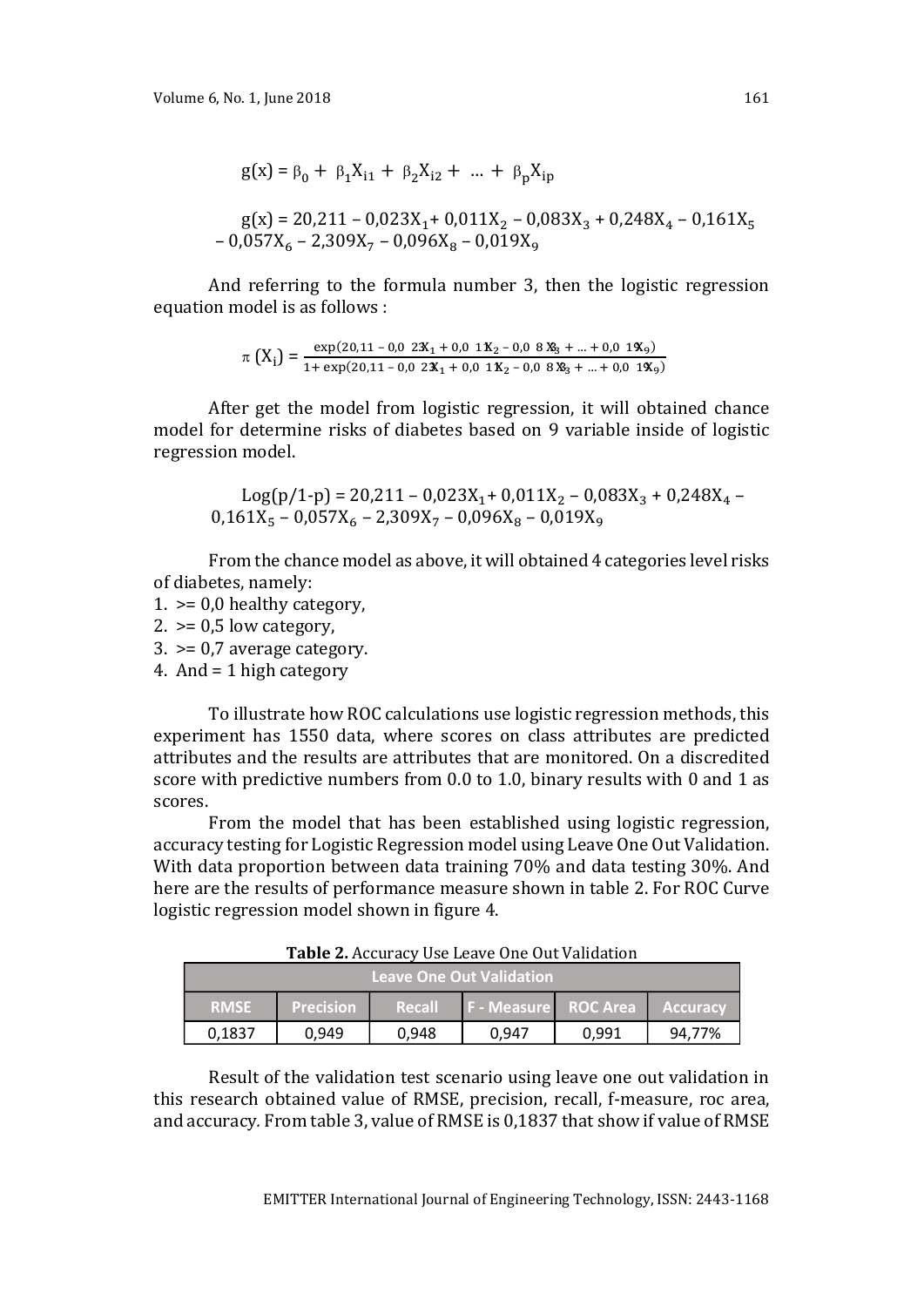is closer to 0, so variation of value generated by the model in this research is closer to the variation of observation value. Value of precision that obtained is 0,949 which show accuracy of value generated in the modelling equals the observation value, while value of recall that obtained is 0,948 which show success of model in this research resulting value is the same as the observation value. And value of  $F -$  Measure in this research is 0,947 which the value is combination from value of precision and value of recall. For accuracy that obtained is 94,77% which is high accuracy value. In this reseach can resulting good model to used solve the problem, so with the accuracy of this research can already be used to determine the risk level of a person suffering from diabetes.



With value of ROC Area is 0,991 which show in table 3 and show ROC Curve in figure 4. Red line show as ROC and blue line is ROC thresold, horizontal line take from false positive data, while vertical line take from true positive data. With value of ROC Area is 0,991 which show in table 3 and ROC Curve in figure 4. Red line show as ROC and blue line is ROC thresold, horizontal line taken from false positive data, while vertical line taken from true positive data.

**Table 3.** Example data test of Risk Level of Diabetes with Logistic Regression Algorithm

| Hemoglobin | <b>Blood</b><br>Glucose<br>Pressure | Creatin<br><b>Serum</b> | Urea | Cholesterol<br>Total | Trygliceride | <b>BMI</b> | Predicted | Observed | <b>Risk</b> |
|------------|-------------------------------------|-------------------------|------|----------------------|--------------|------------|-----------|----------|-------------|
| 12,5       | 226                                 | 1,2                     | 48   | 148                  | 82           | 33,6       | 0,9       |          | 1 moderate  |
| 13,4       | 213                                 | 0,2                     | 42   | 275                  | 221          | 23,3       | 0,8       |          | 1 moderate  |
| 14,6       | 315                                 | 1,2                     | 42   | 215                  | 122          | 39,8       |           |          | 0 high      |
| 14,3       | 303                                 | 1,2                     | 29   | 208                  | 180          | 29         |           |          | 0 high      |
| 15,4       | 300                                 | 1,2                     | 32   | 285                  | 197          | 37,7       |           |          | 1 high      |

In table 3 shows example data test level risks of diabetes that are obtained from the calculation of logistic regression method and chance model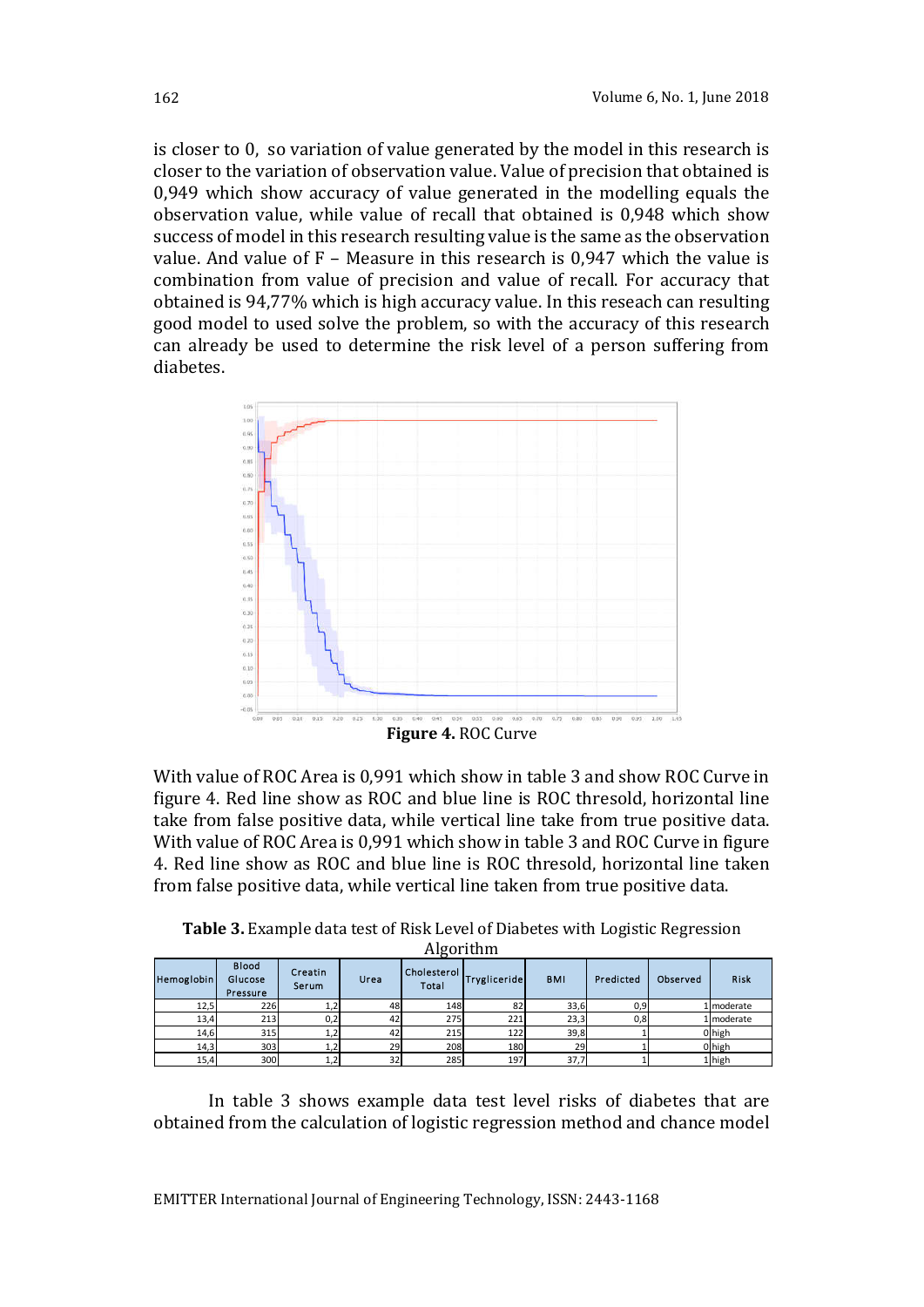method. From example data test as above can predicted for risks of a person suffering from diabetes is >= 0,7, so can categorized average or moderate. Test in this research is data number 1 and number 2 If a person have chance  $\geq$  = 0,5, so so can categorized low. Test in this research is can't find the data. If a person have chance  $\geq 0.0$ , so so can categorized healthy. Test in this research is can't find the data also. While if a person have chance = 1, so can categorized high. Test in this research is data number 3, data number 4, data number 5, and data number 6.

## **5.2.Improve System Framework**

If in previous research or system, researcher only work for modelling, analyze, and test data, so in this research try to make system can integrated between artificial intelegence that's data mining and recommendation system. So this research can get result from testing data that's risks of diabetes, and then will given recommendation about preventive action towards diabetics. In this research there's 2 recommendation, that's food recommendation and exercise recommendation.

## **5.2.1. Food Recommendation**

At the consensus of PERKENI (Perkumpulan Endikronologi Indonesia) it has been established that the recommended standard is a meal with a balanced composition of 60-70% carbohydrates, 10-15% protein, and 20-25% fat. Daily calorie needs, using Harris-Benedict Equation [26] :

| 1. | Ideal Weight                                                       |      |
|----|--------------------------------------------------------------------|------|
|    | Ideal Weight = $[(Height in cm - 100) x 1 kg] x 90\%$              | (16) |
| 2. | <b>Basal Calorie Needs</b>                                         |      |
|    | If women, Basal Calorie Needs = Ideal Weight x 25 kkal             | (17) |
|    | If men, Basal Calorie Needs $=$ Ideal Weight x 30 kkal             |      |
|    | Correction (Age Factor, Activity Factor, etc)                      |      |
|    | Correction = Calorie Basal Needs x Activity (Light, Medium, Heavy) | (18) |

### **5.2.2. Exercise Recommendation**

Men every day need approximately 2500 kcal and woman every day need approximately 2000 kcal. For can get ideal weight :

- Men can reduce calories by 500 kcal, making it to 2000 kcal
- Women can reduce calories by 500 kcal, making it to 1500 kcal

## **5.2.3. Integrated Data Mining and Recommendation**

From the results of experimental data that have been done using function logistic regression, which is divided into several categories. So the recommendations will be given will refer to the test results data.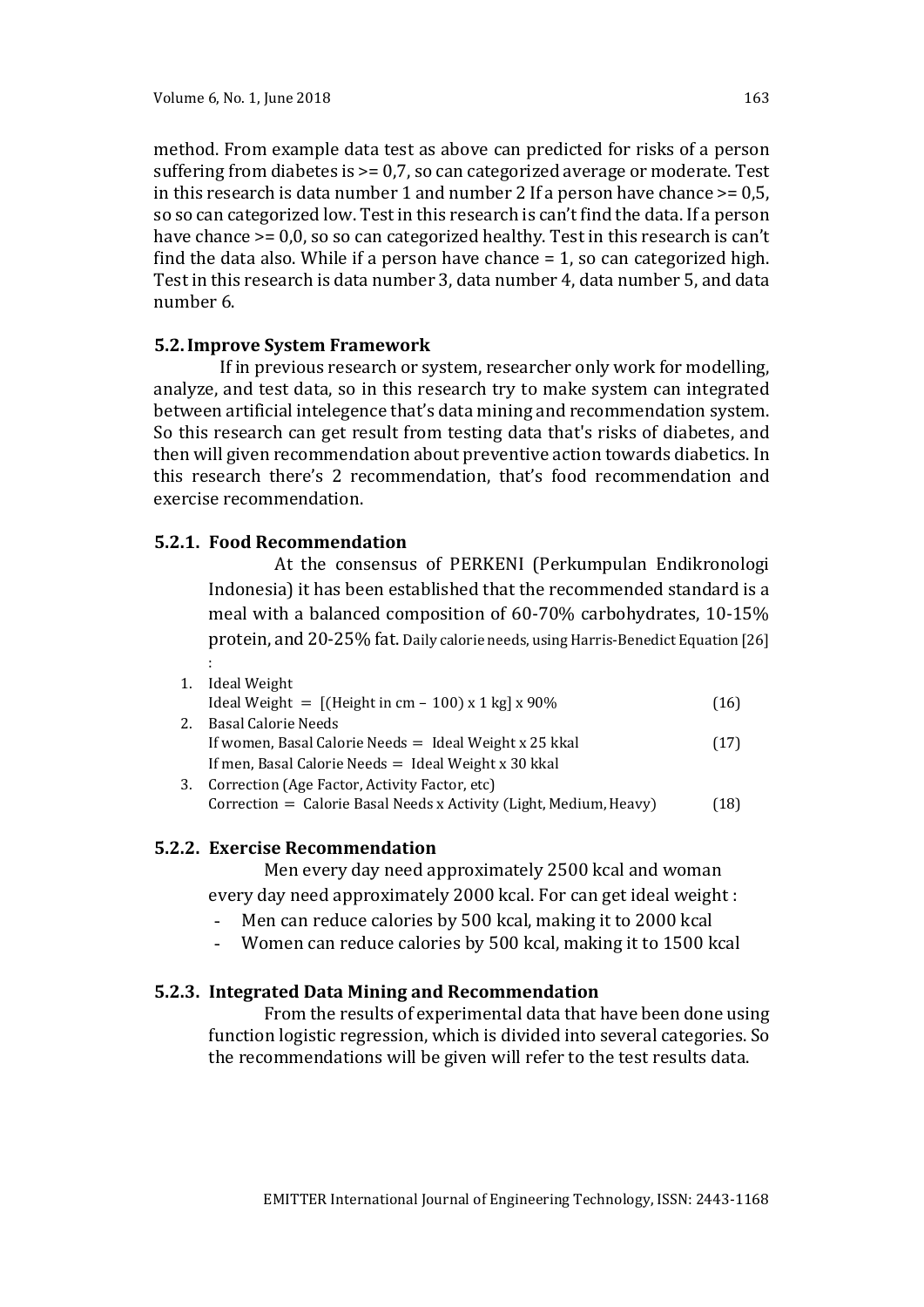|        |     |                 | Table T. Example Result data testing using logistic regression incliibu |                  |      |                                 |     |            |                    |             |
|--------|-----|-----------------|-------------------------------------------------------------------------|------------------|------|---------------------------------|-----|------------|--------------------|-------------|
| Gender | Age | Hemoglo!<br>bin | <b>Blood</b><br>Glucose  <br>Pressure                                   | Creatin<br>Serum | Urea | Choleste Tryglicer<br>rol Total | ide | <b>BMI</b> | Predicte   Observe | <b>Risk</b> |
| ΙM     | 49  | 12,5            | 226                                                                     | 1,2              | 48   | 148                             | 82  | 33,6       | 0,9                | 1 moderate  |
|        | 51  | 15,4            | 300                                                                     | 1,2              | 32   | 285                             | 197 | 37.7       |                    | 1 high      |

**Table 4.** Example Result data testing using logistic regression method

Table 4 show result of prediction risk a person suffer from diabetes, if a someone is on category level average or moderate so food and exercise recommendation will be adjusted, also about category level is high. But if a person on category level healthy, so still given recommendation with purpose for healthy life and can prevention from diabetes.

| 16 gr<br>120 kkal                                   | Protein<br>Fat<br>28 <sub>qr</sub><br>36 gr                                                                                                                   | Push Up                                  |
|-----------------------------------------------------|---------------------------------------------------------------------------------------------------------------------------------------------------------------|------------------------------------------|
| <b>Breakfast</b><br>Lunch                           | Dinner                                                                                                                                                        | - Time, 10 minutes<br>- Burn fat. 100 gr |
| Chicken Rice                                        |                                                                                                                                                               | Sit Up                                   |
| - Carbo. 90 gr.<br>- Protein. 19 gr<br>- Fat. 21 gr |                                                                                                                                                               | - Time, 15 minutes<br>- Burn Fat. 150 gr |
| Ice Cream                                           |                                                                                                                                                               | Plank                                    |
| - Energy. 110 kkal<br>- Protein. 10 gr              |                                                                                                                                                               | - Time, 20 minutes<br>- Burn Fat. 100 gr |
| Orange Juice                                        |                                                                                                                                                               |                                          |
| Noted:                                              | <b>REFRESH</b><br>In accordance with your age, sex, and BMI<br>So that daily required calories are 120 kcal,<br>12 gr of protein, 36 gr carbo, and 12 gr fat. |                                          |

**Figure 5.** Food and Exercise Recommendation

Figure 5 show result of recommendation that given after a person prediction done, seems like in food recommendation system that given is food types and content inside food which must be fulfilled by a person in order to remain able to control his health, because it will affect a person with diabetics. And for exercise recommendation that given is adjusted to activity of a person with diabetics (low activity, medium activity, and high activity).

### **6. CONCLUSION**

Based on the analysis that has been done, obtained the conclusion. Of the attributes used in this research using Logistic Regression algorithm, almost all attributes affect the prediction accuracy results for diabetes, there is only one attribute that not effect in diabetes disease is trigliserida attribute because it has a value of more p - value of threshold.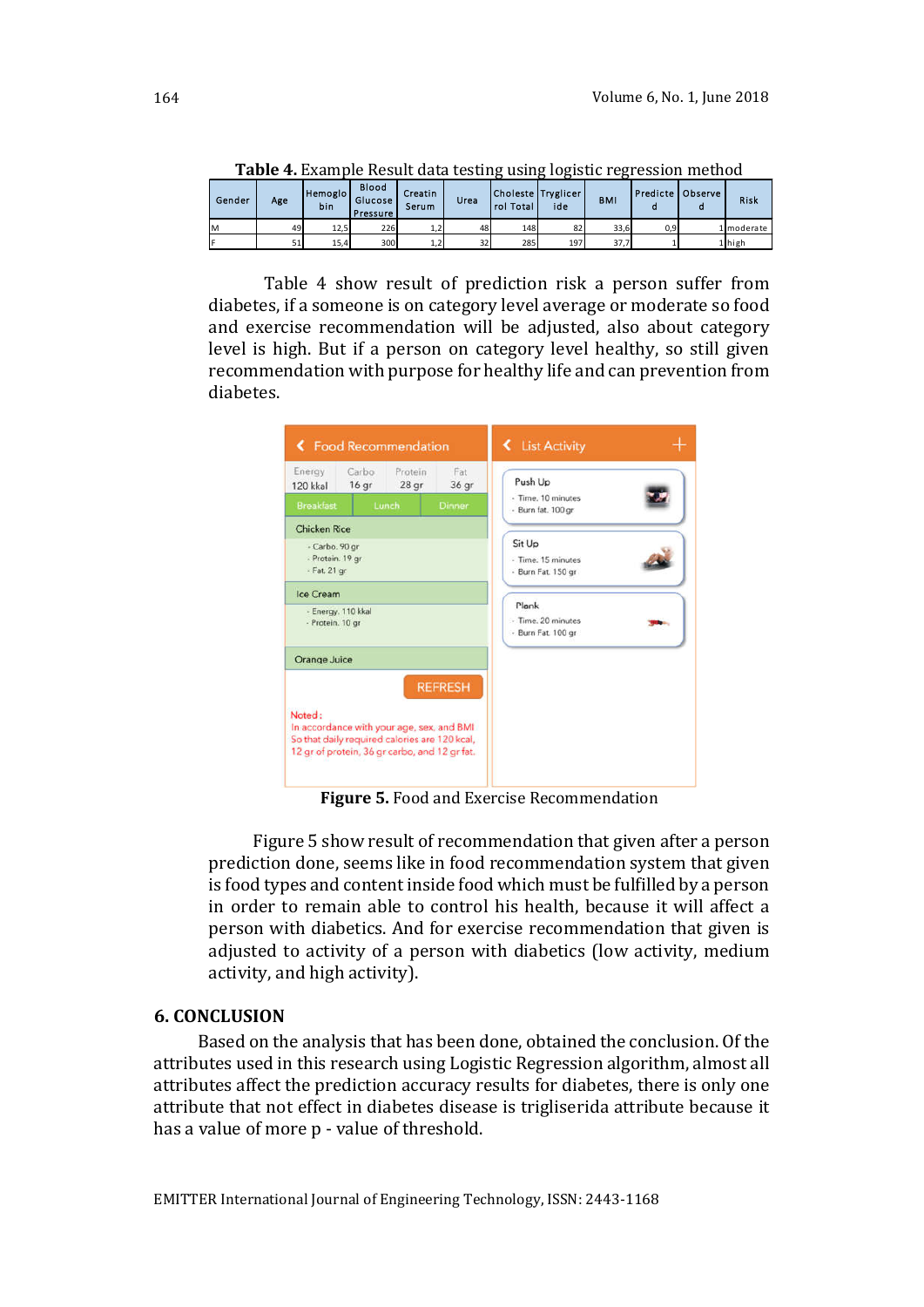Logistic Regression Algorithm can be used as a method to predict and analyze diabetes with dataset taken from Soewandhie Hospital. The accuracy level is 94,77% by using validation Method Leave One Out Validation. Therefore, it can be concluded that logistic regression methods have good discrimination score to predict and analyse diabetes. The prominent advantage of the logistic regression methods is the near perfect 100% ROC score (the Logistic Regression method).

From result and analyze using logistic regression that already done, so system can given food and exercise recommendation with purpose a person can control healthy life. Because diabetics is affected by diet and activity.

## **REFERENCES**

- [1] Prayitno, Agus, Wibawa, Andi Dharma, Purnomo, Mauridhi, Hery. **"Early Detection Study of Kidney Organ Complication Caused By Diabetes Mellitus using Iris Image Color Constancy"**. International Conference of Information, Communication Technology and System (ICTS), 146 - 149, 2016
- [2] Basar, Md Abul, Alvi, Hassan Nomani, Bokul, Gazi Nowrin, Khan M, Shahriar, Anowar, Farzana, Huda, Mohammad Nurul, Al Mamun, Khondaker Abdullah. **"A Review on Diabetes Patient Lifestyle Management Using Mobile Application"**. 18th International Conference on Computer and Information Technology, 379 - 385, 2015
- [3] S. Goyal and J. a. Cafazzo. **"Mobile phone health apps for diabetes management: Current evidence and future developments"**. Qjm vol. 106, no. 12, pp. 1067–1069, 2013
- [4] George, Eleni I, Protopappas, Vasilios C, Mougiakakou, Stavroula G. **"Short-term vs. Long-term Analysis of Diabetes Data: Application of Machine Learning and Data Mining Techniques"**. 2013
- [5] Ojugo, A A, Eboka, A O, Yoro, R E, Yerokun, M O, Efozia, F N. **"Hybrid Model for Early Diabetes Diagnosis"**. Second International Conference on Mathematics and Computers in Science and in Industry, 55 - 64, 2015
- [6] Srikanth, Panigrahi, Deverapalli, Dharmaiah. **"A Critical Study of Classification Algorithms Using Diabetes Diagnostics"**. IEEE 6th International Conference on Advanced Computing, 245 - 249, 2016
- [7] Tulu, B et al. **"Design Implications of User Experience Studies The Case of a Diabetes 9Wellness App"**. 49th Hawaii Internasional Conference on System Sciences, p. 3437 – 3482, 2016
- [8] Pagoto, S, Schneider K, Jojic M, DeBiasse M, and Mann D. **"Evidencebased strategies in weight-loss mobile apps"**. American journal of preventive medicine, 45, (5), p. 576-582 , 2013
- [9] Siahaan, Elisa Julie Irianti, Cholissodin, Imam, Fauzi, M. Ali. **"Sistem Rekomendasi Bahan Makanan Bagi Penderita Penyakit Jantung Menggunakan Algoritma Genetika"**. Jurnal Pengembangan Teknologi Informasi dan Ilmu Komputer Vol. 1 No. 11, 1406 - 1415, 2017 ("Food Recommendation System For Heart Disease Patients Using Genetic Algorithm")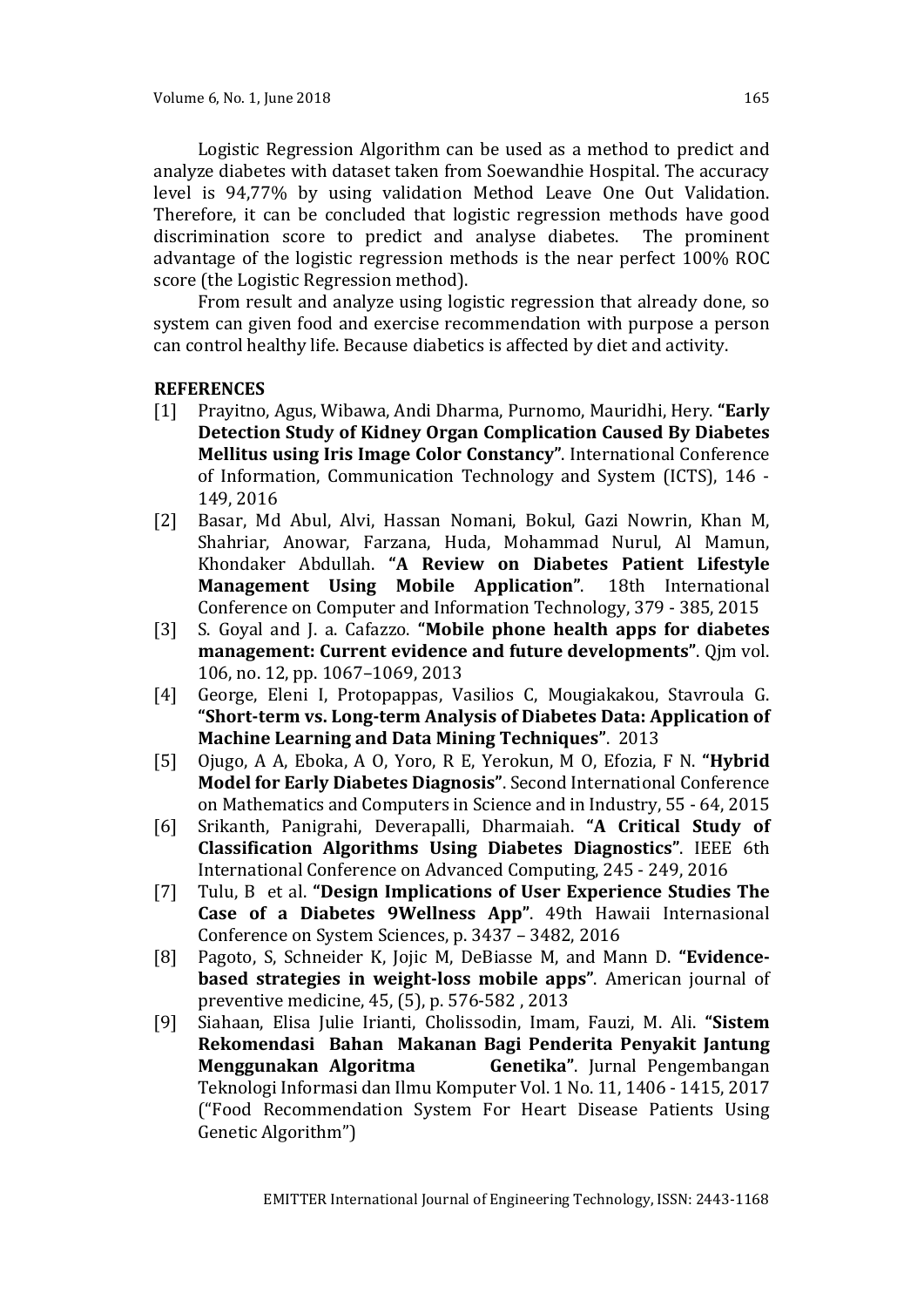- [10] Wicaksono, Andri Permana, Badriyah, Tessy, Basuki, Ahmad**. "Comparison of The Data-Mining Methods in Predicting The Risk Level of Diabetes"**. EMITTER International Journal of Engineering Technology, Vol. 4 No. 1, 2016
- [11] M. Cable. **"Mobile Diabetes Management Tools"**. no. November, pp. 24– 26, 2011.
- [12] Douali, Nassim, Dollon, Julien, Jaulent, Marie-Christine. **"Personalised Prediction of Gestational Diabetes Using a Clinical Decision Support System"**. IEEE, 2015
- [13] Sevani, Nina. **"Personal Health Care Framework for Children"**. International Conference on Data and Software Engineering, 166 - 170, 2015
- [14] Salman, Galih Afan, Prasetio, Yen Lina, Kanigoro, Bayu, Anggi. **"Aplikasi Rekomendasi Pola Makan Berbasis iOS"**. ComTech Vol. 3 No. 2, 796 – 807, 2012 ("Application of iOS-Based food Recommendations")
- [15] Al-Nazer, Ahmed, Helmy, Tarek, and Al-Mulhem, Mohammed. **"User's Profile Ontology-Based Semantic Framework for Personalized Food and Nutrition Recommendation"**. Procedia Computer Science 32, 101 – 108, 2014
- [16] Tang, Y Y, Zhang, Bob, Shu, Ting. **"Using k-NN With Weights To Detect Diabetes Mellitus Based On Genetic Algorithm Feature Selection"**. Proceding of the 2016 Internasional Conference on Wavelet Analysis and Pattern Recognition, 2016
- [17] Al-Taee, Majid A, Al-Nuaimy, Waleed., Al-Ataby, Ali, Muhsin, and Zahra J. **"Mobile Health Platform for Diabetes Management Based on the Internet-of-Things"**. IEEE Jordan Conference on Applied Electrical Engineesing and Computing Technologies (AEECT), 2015
- [18] Perez, Javier Andreu., Leff, Daniel R, Ip H M D, and Yang, Guang-Zhong. **"From Wearable Sensors to Smart Implants – Towards Pervasive and Personalised Healthcare"**. IEEE, 2015
- [19] Blount, M. et al. **"Remote Healthcare Monitoring Using Personal Care Connect"**. IBM Systems Journal Vol. 46, No. 1, 2017
- [20] Rahman, Ruhani Ab, Aziz, Nur Shima Abdul, Yusof, Mat Ikan et al. **"IoTbased Personal Health Care Monitoring Device for Diabetics Patiens"**. IEEE, 2017
- [21] Kotimah, Muinah Kusnul, dan Wulandari, Sri Pingit. **"Model Regresi Logistik Biner Stratifikasi Pada Partisipasi Ekonomi Perempuan Di Provinsi Jawa Timur"**. Jurnal Sains dan Seni Pomits, Vol. 3, No. 1, 2014 ("Binary Stratification Logistic Regression Model on Women's Economic Participation in East Java Province")
- [22] Al-Nazer, Ahmed, Helmy, Tarek, and Al-Mulhem, Mohammed. **"Analisis Klasifikasi Kredit Menggunakan Regresi Logistik Biner Dan Radial Basis Function Network di Bank "X" Cabang Kediri"**. Jurnal Sains dan Seni Pomits, Vol. 3, No. 2, 2014 ("Classification analysis of Credits using Binary Logistic Reggresion and Radial Basis Function Network at "X" Bank in Kediri branch office")